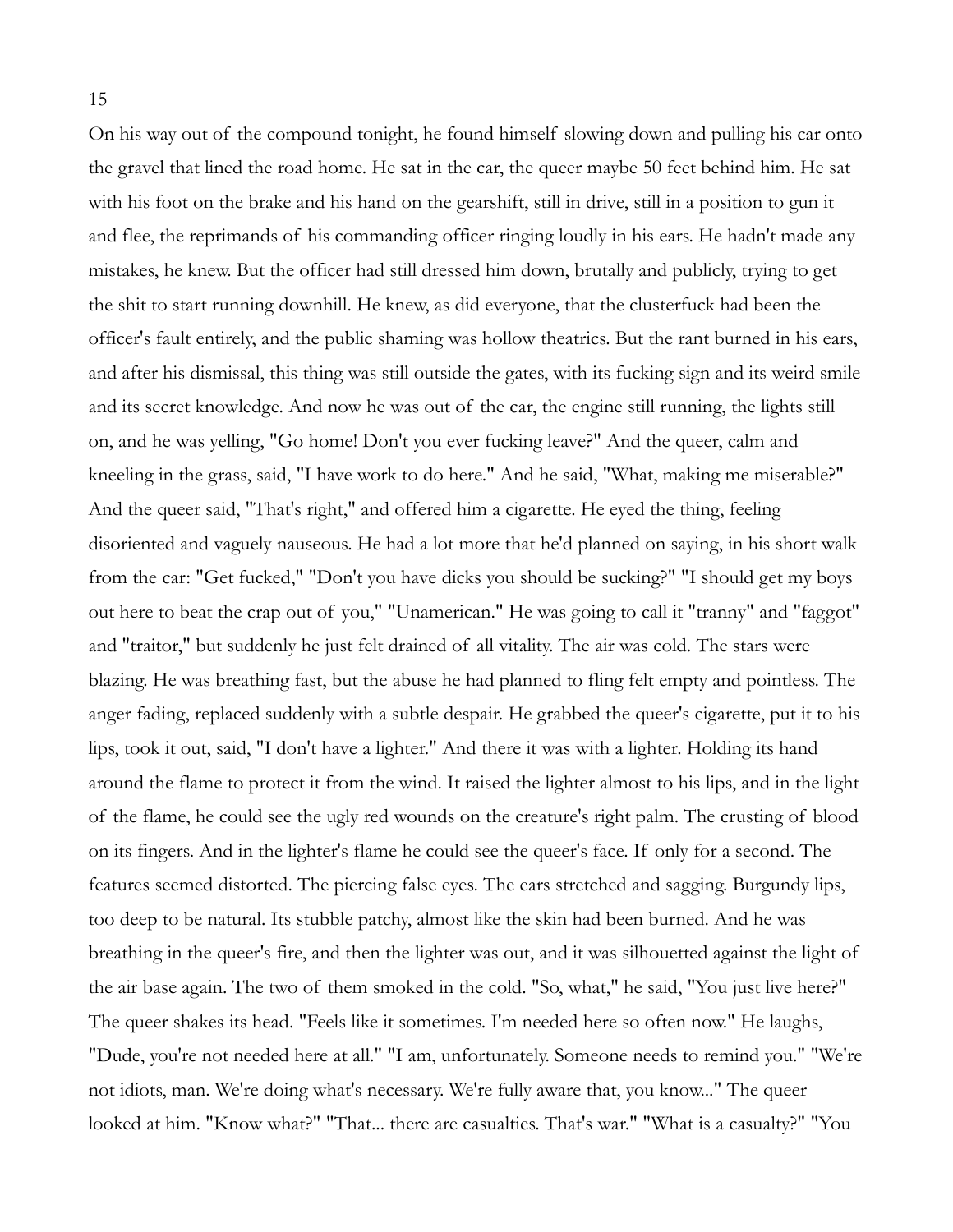stupid? What's a casualty, jesus." "What does it mean?" He shook his head, looked at the night. "It's a homicide, Patrick," the queer said quietly. "Or a maiming." He shook his head again. "No? Am I wrong?" "How did you find my name?" "The same way you find the people you kill. Intelligence. Research" He looked at the queer, trying to guess whether she was threatening to kill him. He pictured her surprising him with the razor she "cut" herself with. The motion of her hand instantaneous. Blood pouring in warm streams from his neck. The pain so intense it felt like nothing at all. He eyed the queer, but he couldn't see it. He looked away. It continued, "You have blood on your hands. I'm here to remind you. You might know, but I'm here to remind you." "Well," he said, "leave us alone." He dropped the butt to the ground, started to turn away. "Wait," said the queer. He turned back, and it was extending its hand to shake. "Janice." He takes the hand thoughtlessly, and it is wet and hot. He had not seen the razor move. But as he snatched his hand back, he saw dark stains in the glare of the facility's light. "What the fuck?" But she was just smiling. He held his hand up, almost wiping the blood off on his pants before catching himself, not waiting to explain to his superiors why his uniform is bloodied. He had no tissues. He bent to the earth, wiping his hand ineffectively on the grass. He walked away, muttering obscenities. Driving home, he realized he could just have asked Janice for one of her handkerchiefs. The thought hadn't even crossed his mind.

## 20

The queer was back in the morning, and the line was long to get into the base. So the queer was showing its bloody hand to each car in turn, walking down the line like a vagrant asking for charity. He lowered his window and said, "Hey Janice!" And she turned to him and skipped a car on her way to join him. "Patrick," she said. She stood apart from him. She looked sallow. Her face was unshaven, and the juxtaposition of stubble and lipstick, and the juxtaposition of red lips and pale skin, and the juxtaposition of sagging eyes and shining blue irises, and the juxtaposition of Adam's apple and blouse, and the juxtaposition of pantsuit and ragged bloody hand, combined to paint a portrait so singularly disconcerting that he found himself recoiling from a woman he had been so eager to see only moments ago. He found himself losing the thread of what he'd meant to say, but found it again as he stumbled out, "I didn't see you last night." The queer glanced away from him, away from the air base, and said, "I know," in a voice that betrayed a deep feeling of failure. It looked back into his eyes and said, "Did you miss me?" It smirked again, but the effect was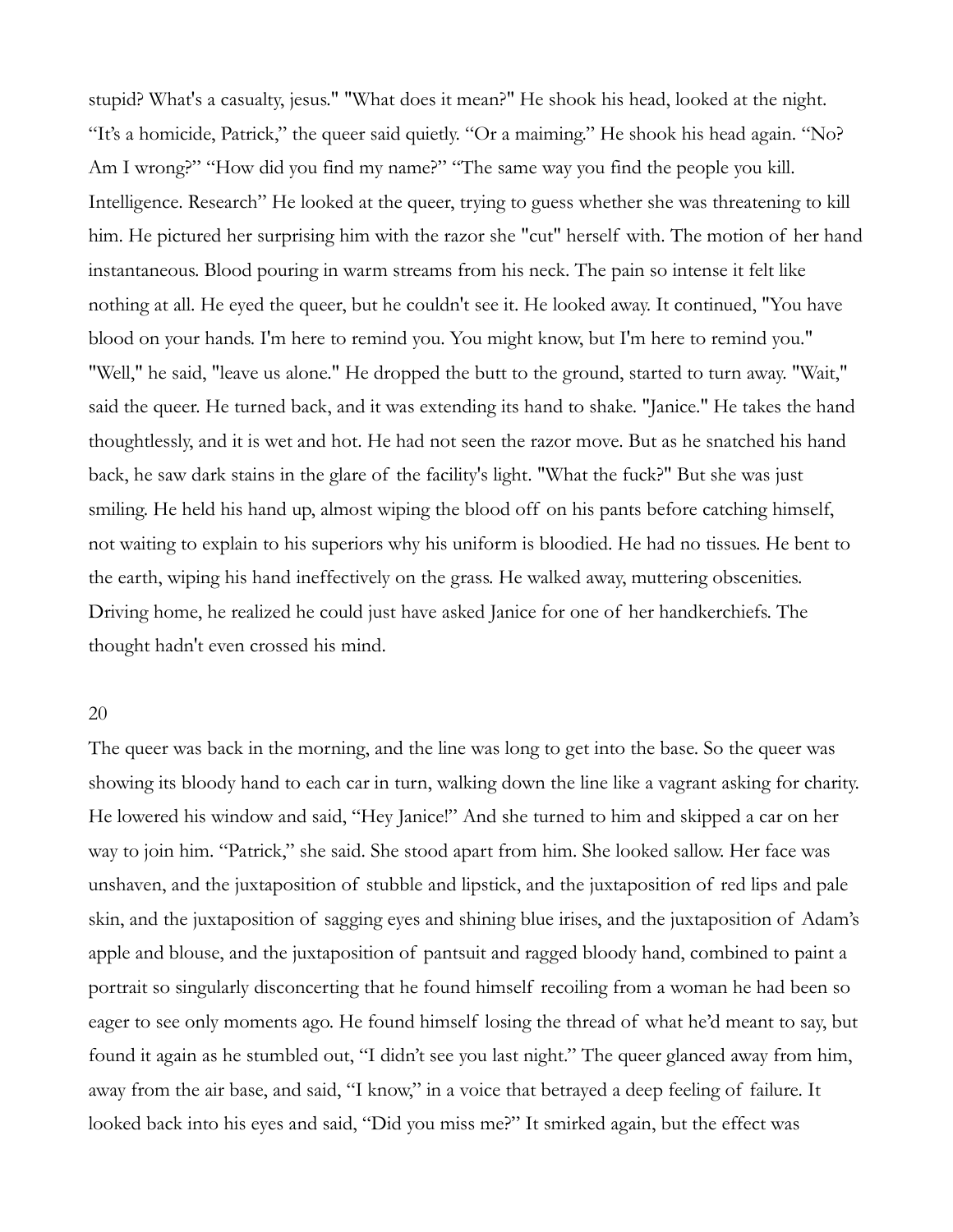wanting, like an unconvincing actor in a community theater. The earnest control he was so used to seeing in her was gone. He opened and closed his mouth like a fish. Then he said, "I didn't kill anyone yesterday." When she looked confused, he said, "Yesterday morning. You said not to kill anyone today. And I didn't. It was just drills and an inspection and meetings. I wanted to tell you." Janice looked at him, her blue eyes suddenly penetrating, her confidence restored. "I also didn't kill anyone yesterday, Patrick. I'm not bragging about it. If you're hoping for praise or gratitude, look somewhere else. Not killing, that's not an achievement. That is the barest moral minimum for humanity. And you didn't even choose to restrain. Just drills and meetings? If you had looked your commander in the eye and refused to blow up the hospital. If you sabotaged the drones so they could never be used for murder again. If you get out of your car now, join me here, and never enter that place again, but instead work to convince these pilots not to fly themselves. If you make a choice, soldier, then, maybe, I'll pat you on the head and say 'good job.' Maybe." He had nothing to say to that. He wanted to drive away, but the line wasn't moving, and there were cars behind him now, too. So he looked away from her and rolled up his window. But she stayed looking at him. So he rolled down his window and said, "I'm not the bad guy here. Look, the enemy-" But she just rolled her eyes and started walking away before he could even have his say. "I'm not the bad guy here," he said to his hands, which were gripping the brown stain of Janice's blood.

## 26

At the ER, Ellen stayed in the car with Janice while he ran in to get help bringing her into the building. He said his friend had cut herself really bad and was unconscious in his car, and two paramedics came out with a gurney, and they maneuvered Janice into the gurney, and asked the siblings what his name was, and he said, "Janice" at the same moment as his sister said, "Marta," and the paramedics were confused and the siblings were confused and she repeated "Marta," so that's what the paramedics started calling her, looking into her face, yelling, "Marta, can you hear me?" as they wheeled her into the bright building. And then there was a period of confusion. He remembered a strained conversation with a receptionist, showing Janice's insurance card, hearing the receptionist call her Joaquin and trying to hide his confusion, deciding how much to lie about their relationship. Then with the doctor, trying to lie about how the cut occurred. He started to tell the fib about cooking, but his sister, cleverer than he was, said, "She's a performance artist. Part of her act is cutting herself, but she messed up tonight." And the doctor shaking his head. He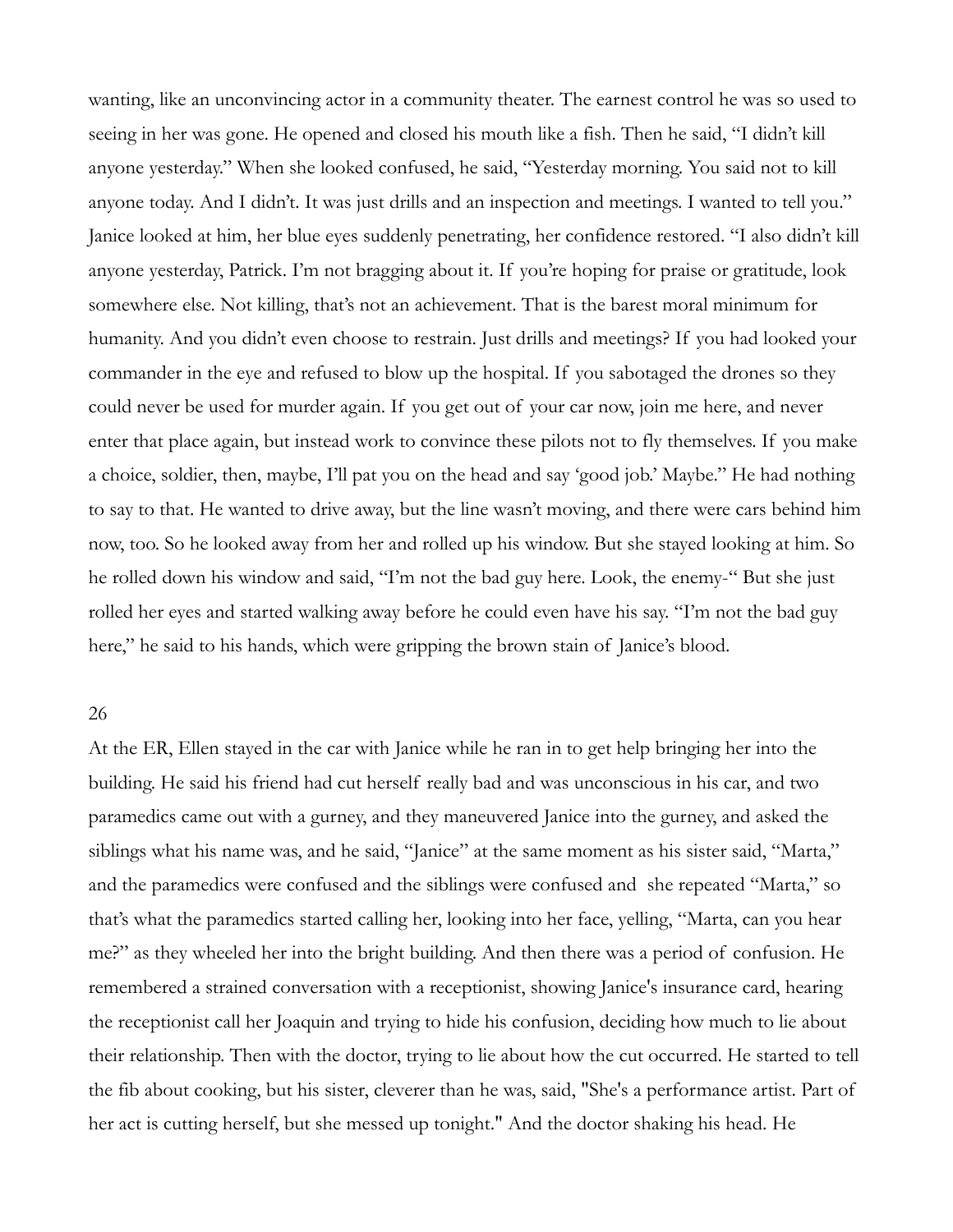remembered the doctor asking after her blood type, and when he obviously didn't know, the doctor said with obvious consternation, "she needs blood, but without knowing her type-" and he interrupted, saying, "I'm 0-. If she needs a transfusion..." and he ended up in a phlebotomist's cubby with a needle in his arm, feeling increasingly loopy as the blood drained from his body. Back in Janice's, or Joaquin's, or Marta's room, sectioned from the other beds by a green curtain, he watched his own blood slowly drip into the body of this creature. He held his sister's hand and sucked on a lollipop. His body entered into the queer's veins. His sister rubbed his upper arm and said, "it was really good of you to do that." Pointing to the blood bag. He shrugged. Janice's voice in his memory, "That is the barest moral minimum for humanity..." He said, "it was nothing." And she leaned her head against his shoulder. They both listened to the whir of machinery and waited for Janice to wake up. His sister said, "I was watching the news today..." He said, "yeah." She asked, "were you a part of that?" And he nodded, even though he wasn't supposed to give out operational details. He was too tired to deny it. "All those children." And he said, "Children?" And she said, "The school that got hit, it was on all the stations-" And he said, "They didn't tell me about-" But then Janice, or Marta, was awake. She looked around herself, at her entubed hand, at the drop ceiling, at the two of them. She looked at Ellen with honest confusion, then at him with a deeper, more profound concern. The surgical blue of her eyes was haunting. She opened her eyes to speak, and then started to weep. Ellen stood, moved over, and embraced the queer awkwardly, standing over her bed. He sat in his chair, agitated and unsure, and found himself looking away from her when she opened her eyes to look at him. He instead studied the grey and white machines that hung to the wall like lichen. When she had gotten control of herself, she thanked Ellen and asked what they had told the doctors. Ellen told her about the performance art lie, which made Janice laugh, and said, "and they believed it?" And Ellen said yes, and Janice said, "I don't want to stay here," and Ellen said, "You're coming back with us." And Janice almost started crying again when she asked, "Are you sure," and he stood up and said, "Yeah, they're not keeping you. We'll make sure of it." And then the doctor returned, and pulled him aside, and said, "Thank you for your service," because he was still in uniform, and then said that he wanted to "keep-" then checked his chart, "Joaquin for a couple of days. To make sure he doesn't try anything like this again." And he said, "That won't be necessary. It was just an accident." And the doctor said, "There were other scars, under the cut, some of which were infected. He needs a referral to a psychiatrist. Self-harm is a very serious business." And he put on a smile and said, "It's not self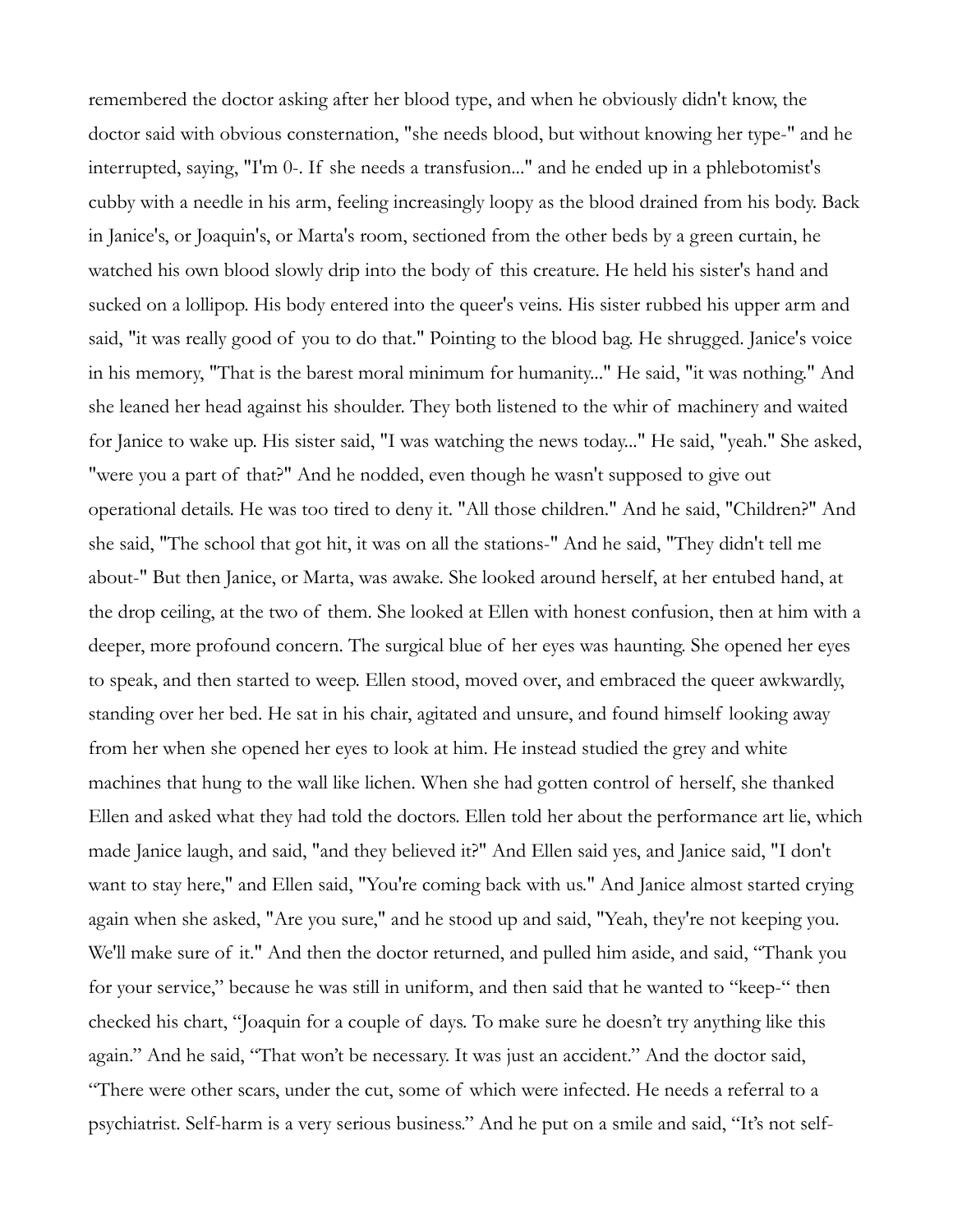harm. Just a performance. You know what artists are like. I saw the show a couple of times. It's very compelling, and I'm not the kind of person who goes for that sort of thing very often." He said the performance was over, he said that he understood what it looked like, he said that they'd take her home and make sure that she was ok. He stood with his best military posture. He tried to project the aura of confidence that he saw in his superiors. He said, "We're taking him home," in a voice that he hoped carried the full weight of the American military.

27

In the early morning, they were released, and were driving back to his house as the sky lightened. The queer, they had learned, was staying in a punkhouse in Philly. When she described it, it sounded filthy and cruel, although she insisted that it was "fine." His sister had insisted that Marta come stay with her, at least for the night. "My apartment is clean and my bed is very comfy. Let me take care of you," and Marta had acquiesced after Ellen had badgered her into admitting that none of the punks who lived in her house knew how to cook a good chicken soup. He drove them to his sister's house, the two women in the backseat leaning on each other and closing their eyes. In the pre-dawn, he dwelled in silent, directionless jealousy. He didn't know which of the two women in his car he wished he were, watching them gently touching in his rearview mirror. He didn't know if he wanted to be either of them at all. He just knew that he didn't want to be himself right now. He drove with his knuckles white on the wheel and thought, in a repeating loop, "God, I need to fuck something," but somehow recognized that thought as not his own. As a thought belonging to a different consciousness, superimposing itself over his exhausted mind. He dropped the two of them at his sister's apartment building. His sister squeezed his hand as she got out of the car and said, "come over tonight after work," and he promised he would. The queer looked at him through the rearview mirror, and they sat in silence for a tense breath, the door open, the cold morning wind filling the space between them. Janice opened her mouth to say something. She looked like she was straining to think clearly. Then she looked away and shook her head, and followed his sister out without saying a word. He rolled down his window and said, "Take care of my blood. Don't go wasting it, you hear?" And the queer smiled and followed his sister up the concrete steps and into the brick box. He sat back in his seat and looked around at his car. The passenger seat was covered in the same bloodstains as his wheel, as was the handle, the armrest, and a corner of the